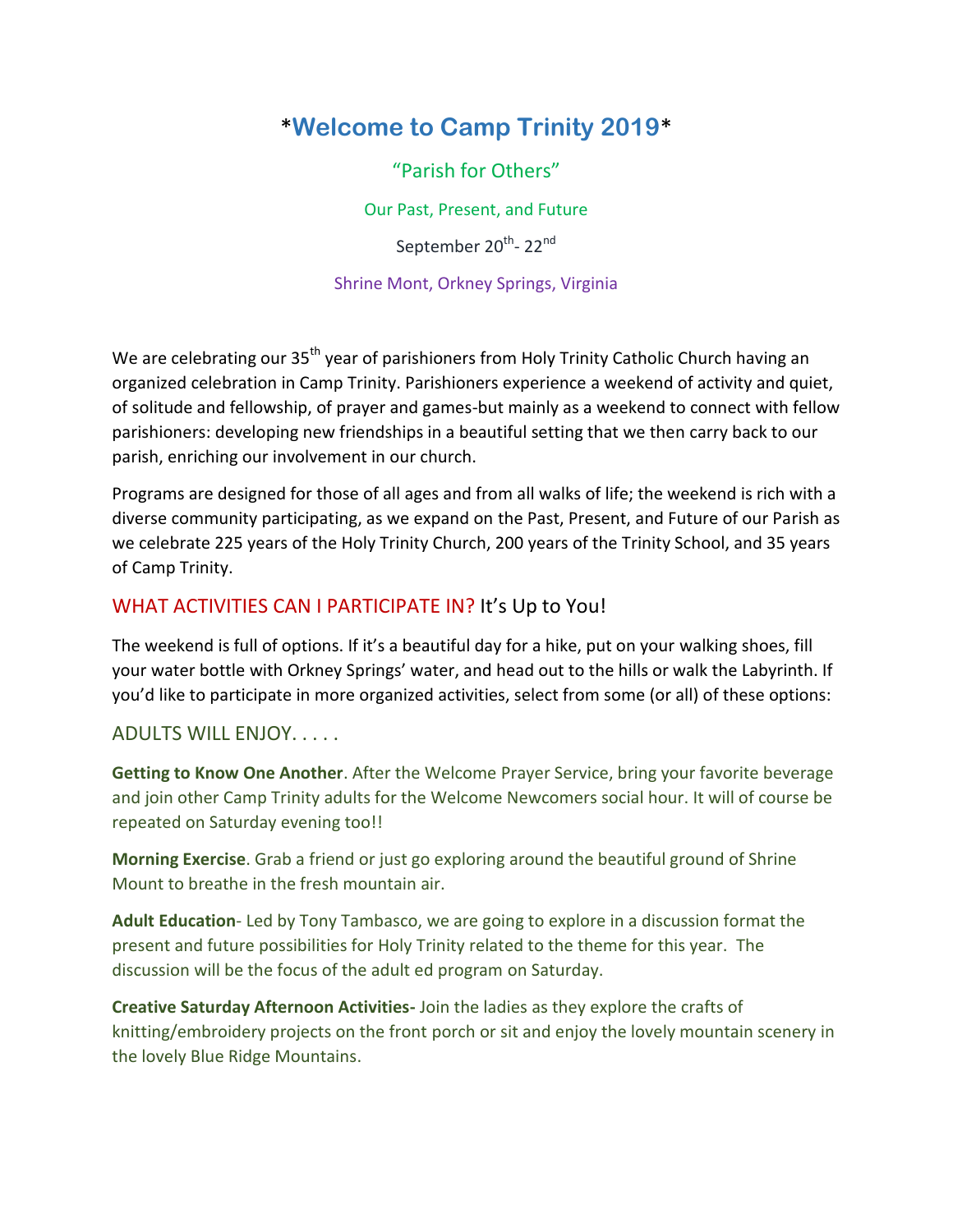**Ending the Day the "Holy Trinity Way"-** After a rousing game of Bingo, end a perfect day at Camp Trinity with Night Prayer and a night cap at Adult Happy Hour.

### YOUNGER KIDS WILL ENJOY.....

**Early Breakfast Time-** Can't wait until 8:00 a.m. for breakfast? Cereal, milk, and fruit will be available at the back of the Dining Room for our littlest campers.

**PreK Morning Program-** Before heading to the adult session, drop your child off in the Pre-K room so they can explore and learn in their own way about our message of Building Bridges. Our youngsters will listen to bible stories and participate in crafts to help them see the message of God's word for us all.

**What's a visit to the country without a hayride?** Climb on the wagon and take a ride among the hay through the countryside! Hayrides will be offered to the younger children at 3:00, and children MUST be accompanied by an adult.

**Sing-Along in your PJs-** Belt out the words to your favorite song-Oh Susannah! Wheels on the Bus! Do you have a favorite? Be sure to ask if you can sing it!

**Bingo & Reading on the Porch-** Join your adult for some Bingo fun before heading on the porch with your flashlight and some books. Kids of all ages are welcome to come and read after they are finished playing bingo.

**Everyone loves a Parade!** So join all the happy campers as they parade from the Pavilion to the Hall House in time for Sunday Mass. . . . . you can either march along or cheer them on from the sidelines. Everyone's welcome!

#### SCHOOL KIDS WILL ENJOY. . . . . .

**Making new friends-** Spend Saturday morning switching between Active Games and Arts & Crafts while making new friends! Rumor has it, you might be playing Twister! On Sunday morning, you can gather at the Pavilion to prepare to lead us in with a musical parade.

**Want to Play a Game?** It's easy to organize a game of Capture the Flag or Kick Ball. . . just grab some friends, a ball, and gather at the flagpole. Guaranteed that others will join in!

#### TEENS WILL ENJOY. . . . . .

**Getting to Know You-** After the Welcome Reception, meet on the porch of the Virginia House for fun & games & snacks. . . what a great way to start the weekend!

**Hiking the Stations of the Cross-** Grab your water bottle, wear your hiking shoes, and join your friends on a hike to the Top!

EVERYONE OF ALL AGES. . . .